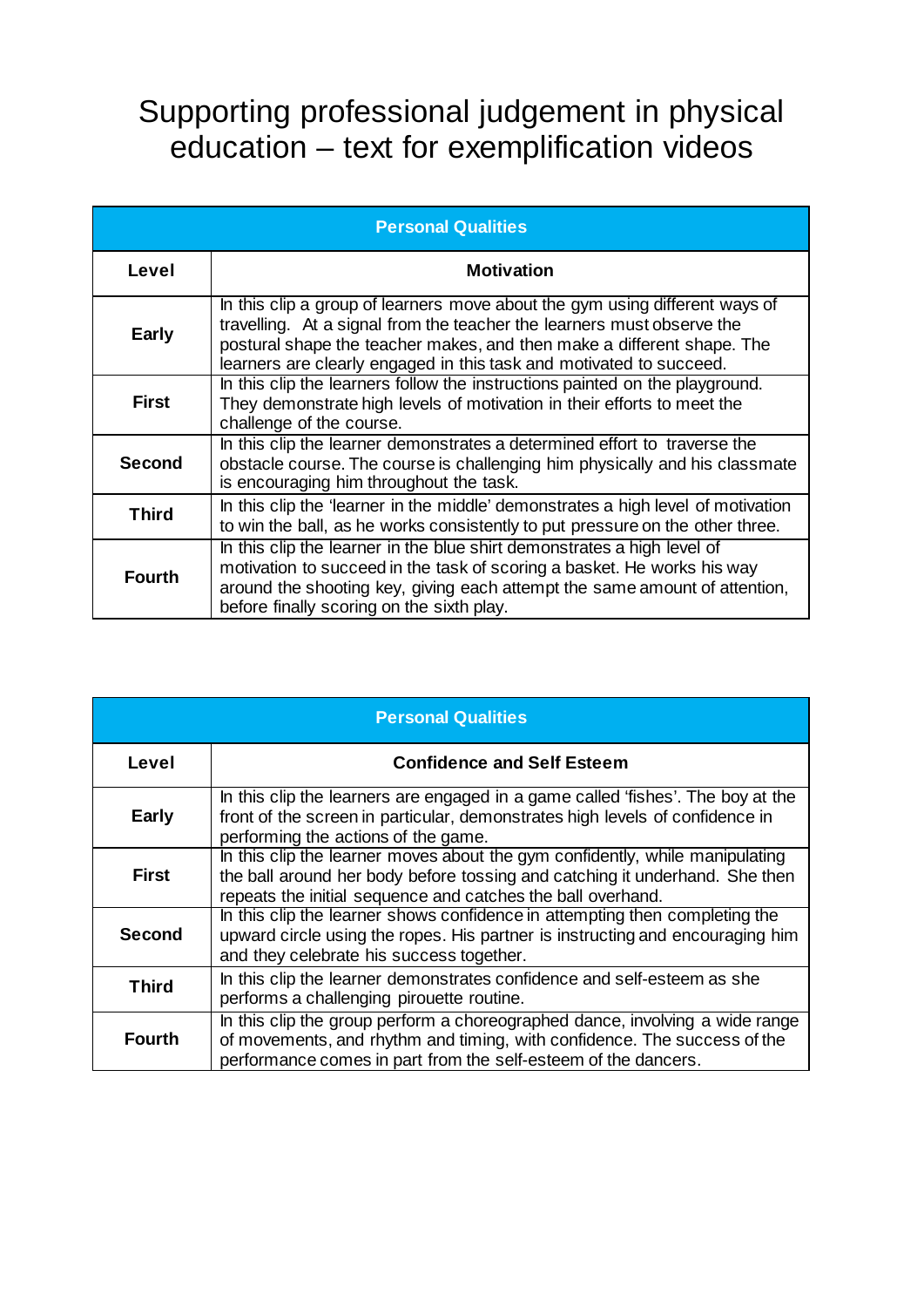| <b>Personal Qualities</b> |                                                                                                                                                                                                                                                                                                                                |  |
|---------------------------|--------------------------------------------------------------------------------------------------------------------------------------------------------------------------------------------------------------------------------------------------------------------------------------------------------------------------------|--|
| Level                     | <b>Determination and Resilience</b>                                                                                                                                                                                                                                                                                            |  |
| <b>Early</b>              | In this clip the learner demonstrates determination when working at the task<br>he has been given. When the ball rolls away from the marker he chases and<br>retrieves it, before going on to complete the task.                                                                                                               |  |
| <b>First</b>              | In this clip the learner demonstrates determination in working at the task she<br>has been given. When the ball rolls off the racquet, she chases and retrieves<br>it before going on to complete the task.                                                                                                                    |  |
| <b>Second</b>             | In this clip the learner is attempting to achieve a balanced and stable<br>handstand. One of the key elements of this is to ensure her hips are placed<br>immediately above the base of her hands. She demonstrates determination<br>as she attempts to achieve this position several times before she makes<br>some progress. |  |
| <b>Third</b>              | In this clip the learners demonstrate determination and resilience as they<br>work hard to maintain the rally and keep the ball from landing on the floor.                                                                                                                                                                     |  |
| <b>Fourth</b>             | In this clip the two learners establish a rally using two shuttles. They<br>demonstrate determination as they work hard at keeping both shuttles in the<br>air, then resilience in quickly starting again when the rally breaks down.                                                                                          |  |

| <b>Personal Qualities</b> |                                                                                                                                                                                                                                                                                                          |  |
|---------------------------|----------------------------------------------------------------------------------------------------------------------------------------------------------------------------------------------------------------------------------------------------------------------------------------------------------|--|
| Level                     | <b>Responsibility and Leadership</b>                                                                                                                                                                                                                                                                     |  |
| <b>Early</b>              | In this clip the learner in the blue T-shirt demonstrates leadership skills by<br>initiating the sequence of actions and taking responsibility for selecting the<br>different shapes.                                                                                                                    |  |
| <b>First</b>              | In this clip the learner in the bright green T-shirt demonstrates his leadership<br>skills by taking responsibility for sharing his choreography with the other<br>group members. He provides clear instructions and a strong visual picture<br>which encourages success in the task.                    |  |
| <b>Second</b>             | In this clip the learner who begins the sequence with her back to the camera<br>demonstrates her leadership skills by taking responsibility for supporting the<br>others in the group through the choreography. She gives clear and concise<br>time counts while performing her own part of the routine. |  |
| <b>Third</b>              | In this clip we see the learner who is not standing on the mat, helping to lead<br>her partner through the exercise, giving corrective feedback and praise<br>where appropriate.                                                                                                                         |  |
| <b>Fourth</b>             | In this clip we see and hear the exchanges at a time-out where one learner<br>takes responsibility for adapting his team's strategy. He identifies an<br>alternative strategy for them to try and justifies why this could work.                                                                         |  |